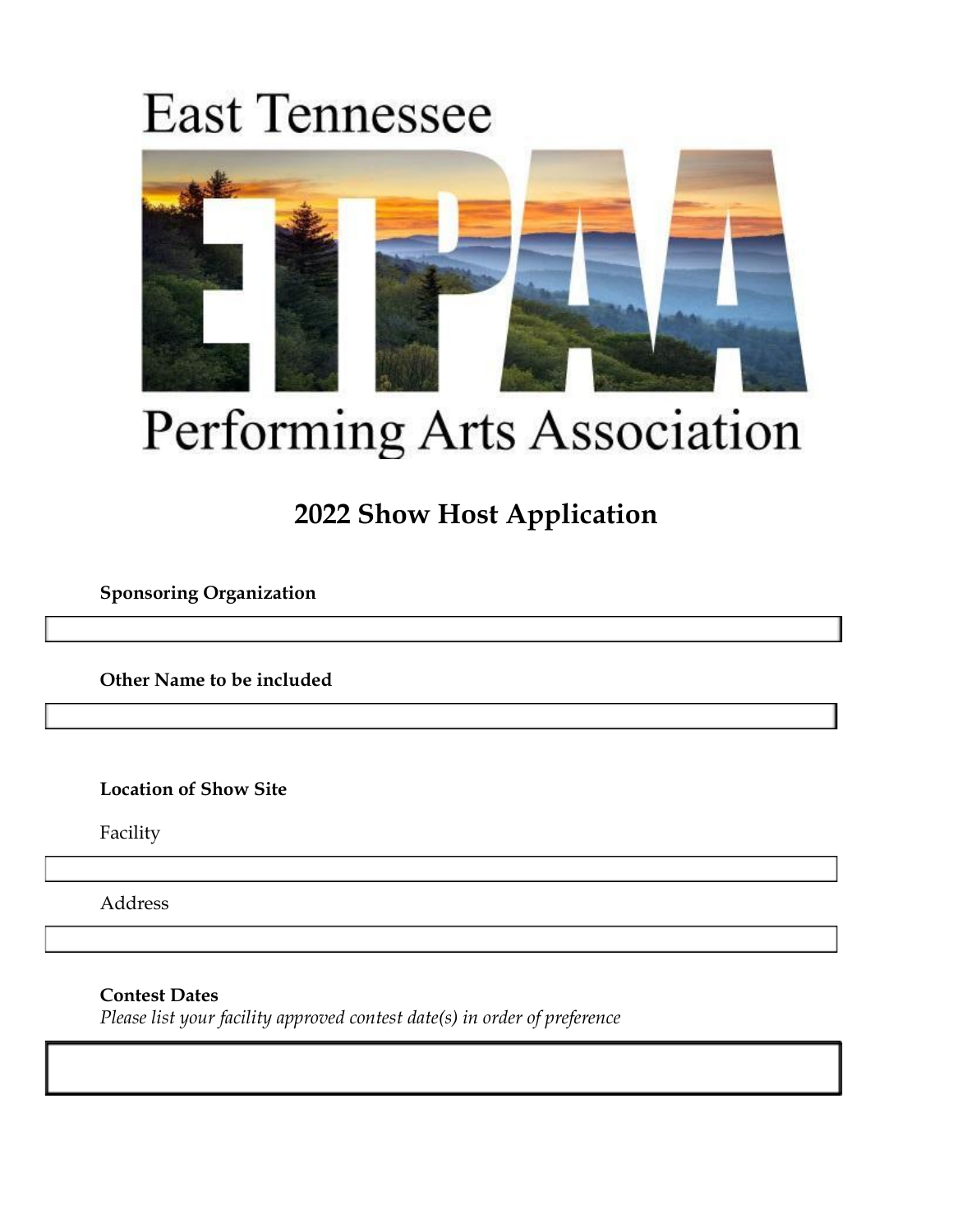| We will offer: |            |       |
|----------------|------------|-------|
| Color Guard    | Percussion | Winds |

**Are any other major events scheduled at your school on your preferred date(s)?**

# **CONTEST MANAGER CONTACT INFORMATION:**

Name E-mail

Phone Emergency Cell # (for day of show only)

### **VOLUNTEER COORDINATOR CONTACT INFORMATION:**

Name E-mail

Phone Emergency Cell # (for day of show only)

#### **COMPETITION AREA INFORMATION:**

Measurement from side wall to side wall (length of entire gym) [approximate measurements acceptable]:

Measurement from front row of bleachers to back bleachers [approximate measurements acceptable]: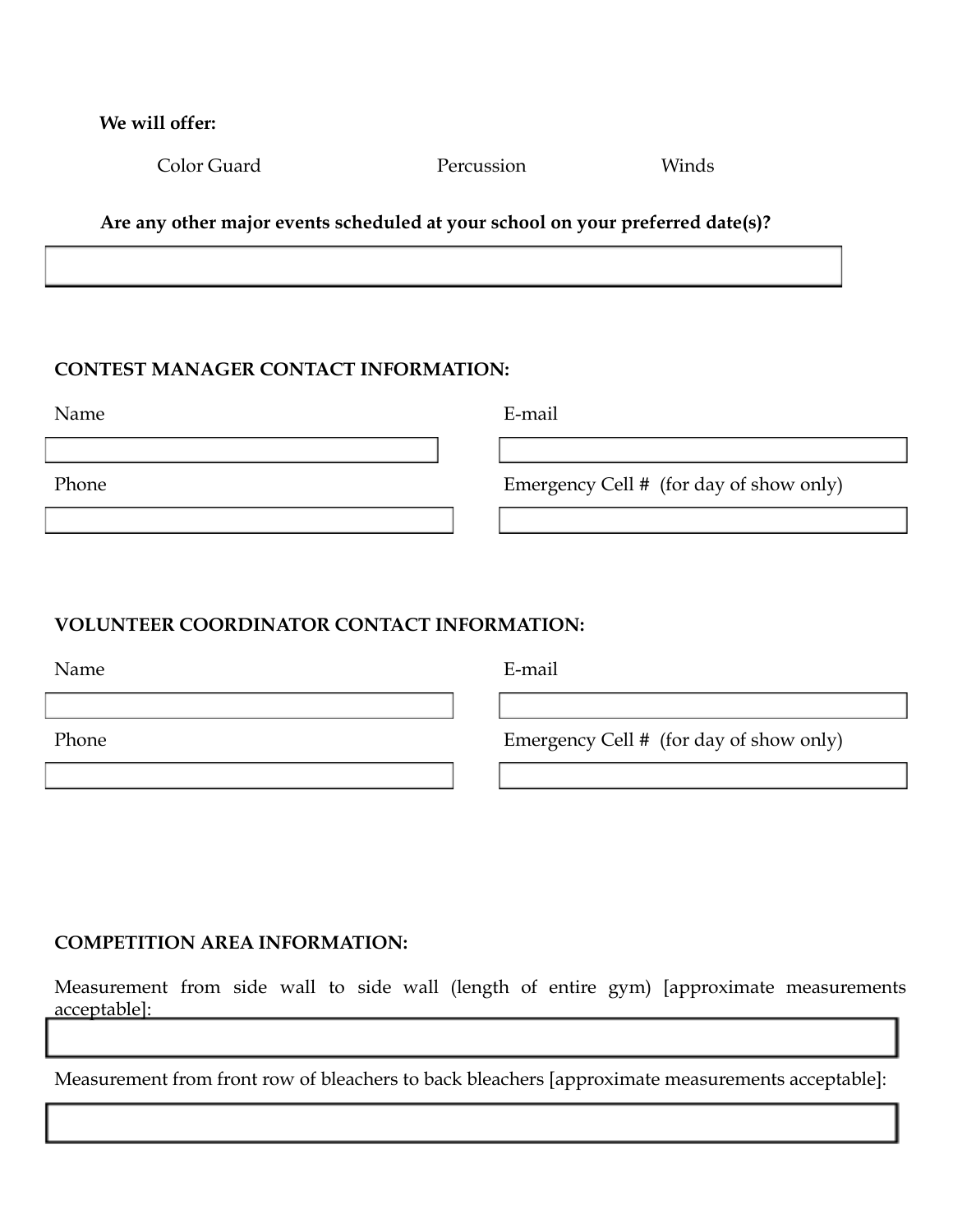

Is the performance entry door separate from the performance exit door?

If no, please explain how units will enter and exit the floor without cross traffic.

Do the units enter the competition area directly from outdoors?

Performance entry door width (inches) If there is a center bar, can it be removed?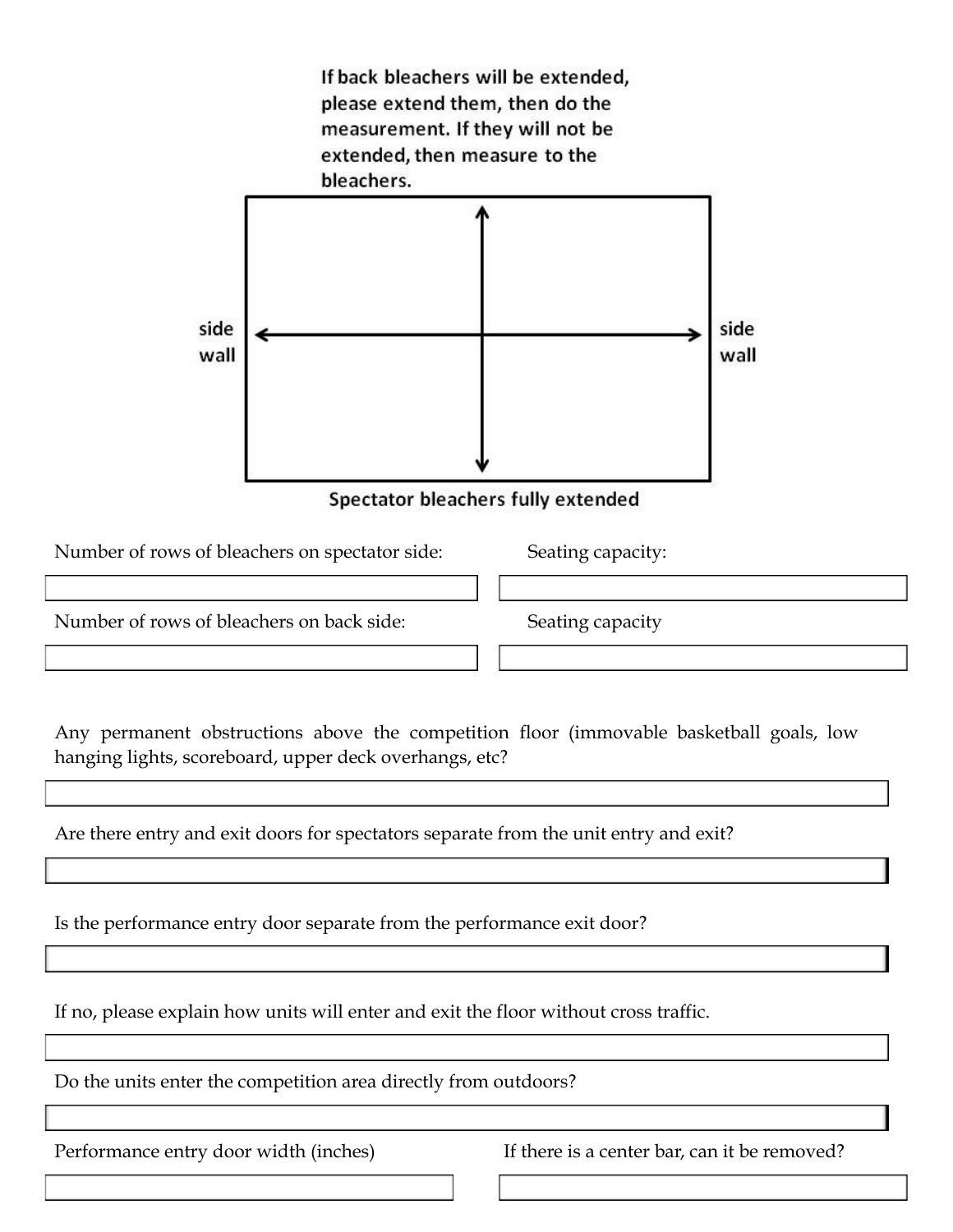Do the units exit the competition area directly to outdoors?

Performance exit door width (inches) If there is a center bar, can it be removed?

# **WARM-UP AREAS INFORMATION:**

Are there two separate areas for warm-up?

#### **Warm-up A**

What type of area do you have for Warm-Up A? (band room, split gym, theater, etc.)

Measurement from side wall to side wall: Measurement from front to back:

Approximate ceiling height (VERY IMPORTANT):

Are there any obstructions in the area that may hinder the body warm-up process? Please list.

Can any sound in Warm-Up A be heard in the competition area?

Approximate *travel time* to the holding area: (e.g., 2 minutes; high traffic area, etc.)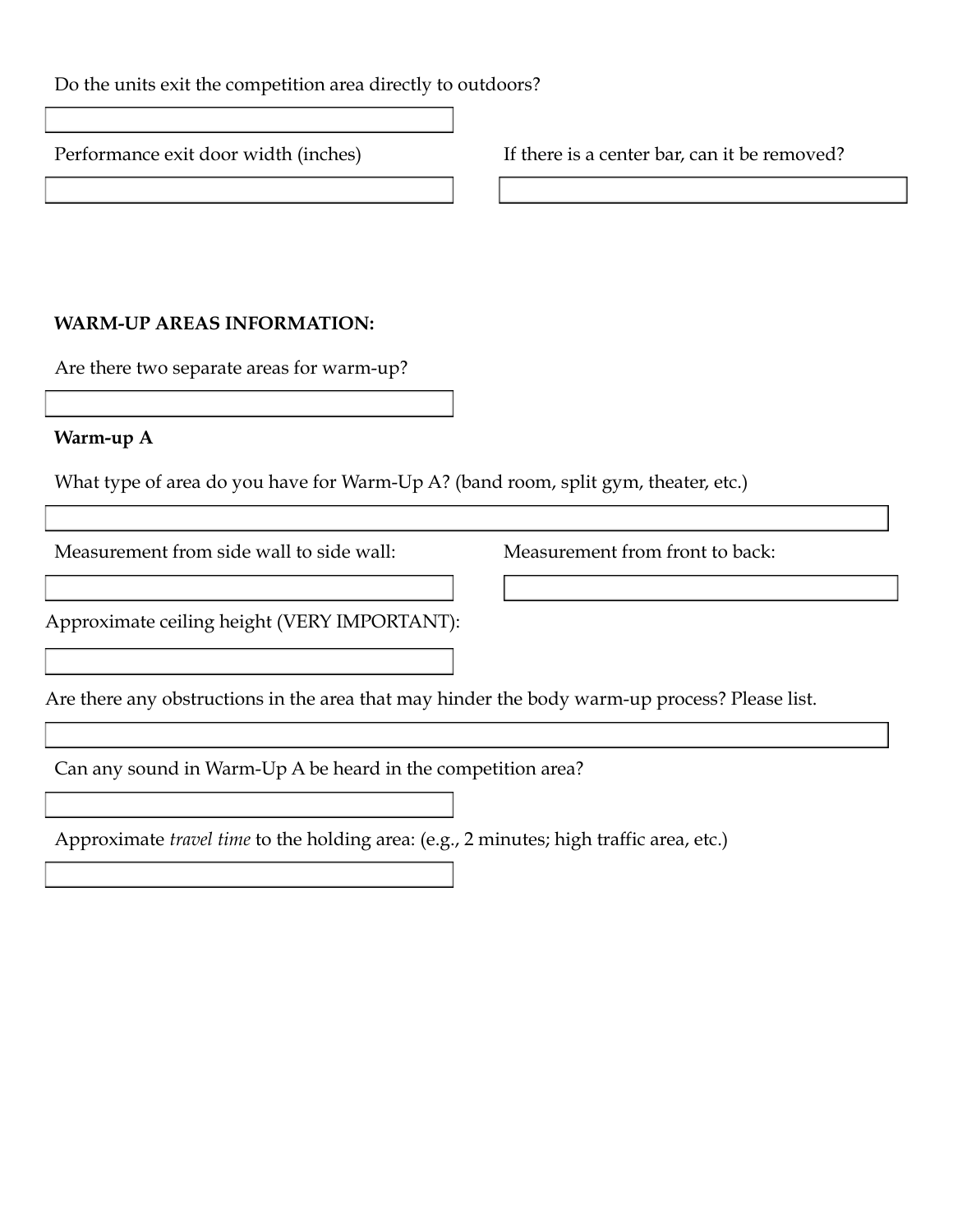# **Warm-Up B**

What type of area do you have for Warm-Up B? (band room, gym, theater, etc.)

| Approximate measurement side wall to side wall:<br>Approximate measurement from front to back:                 |  |  |
|----------------------------------------------------------------------------------------------------------------|--|--|
|                                                                                                                |  |  |
| Approximate ceiling height (VERY IMPORTANT):                                                                   |  |  |
|                                                                                                                |  |  |
| Are there any obstructions in or above the area that may hinder the equipment warm-up<br>process? Please list. |  |  |
|                                                                                                                |  |  |
| Can sound in Warm-Up B be heard in the competition area?                                                       |  |  |
|                                                                                                                |  |  |
| Approximate <i>travel time</i> to the ready area: (e.g., 5 minutes, through hallways, inside-outside, etc.)    |  |  |
|                                                                                                                |  |  |
|                                                                                                                |  |  |
| <b>OTHER SITE INFORMATION:</b>                                                                                 |  |  |

Is there wireless Internet access in the gym with a STRONG signal?

Does the school network allow for mp3 files to be uploaded? (VERY IMPORTANT! Please check with your IT person if you're not sure.)

Is there adequate parking for busses and trucks, plus spectators?

Is there adequate space for booster/vendor tables?